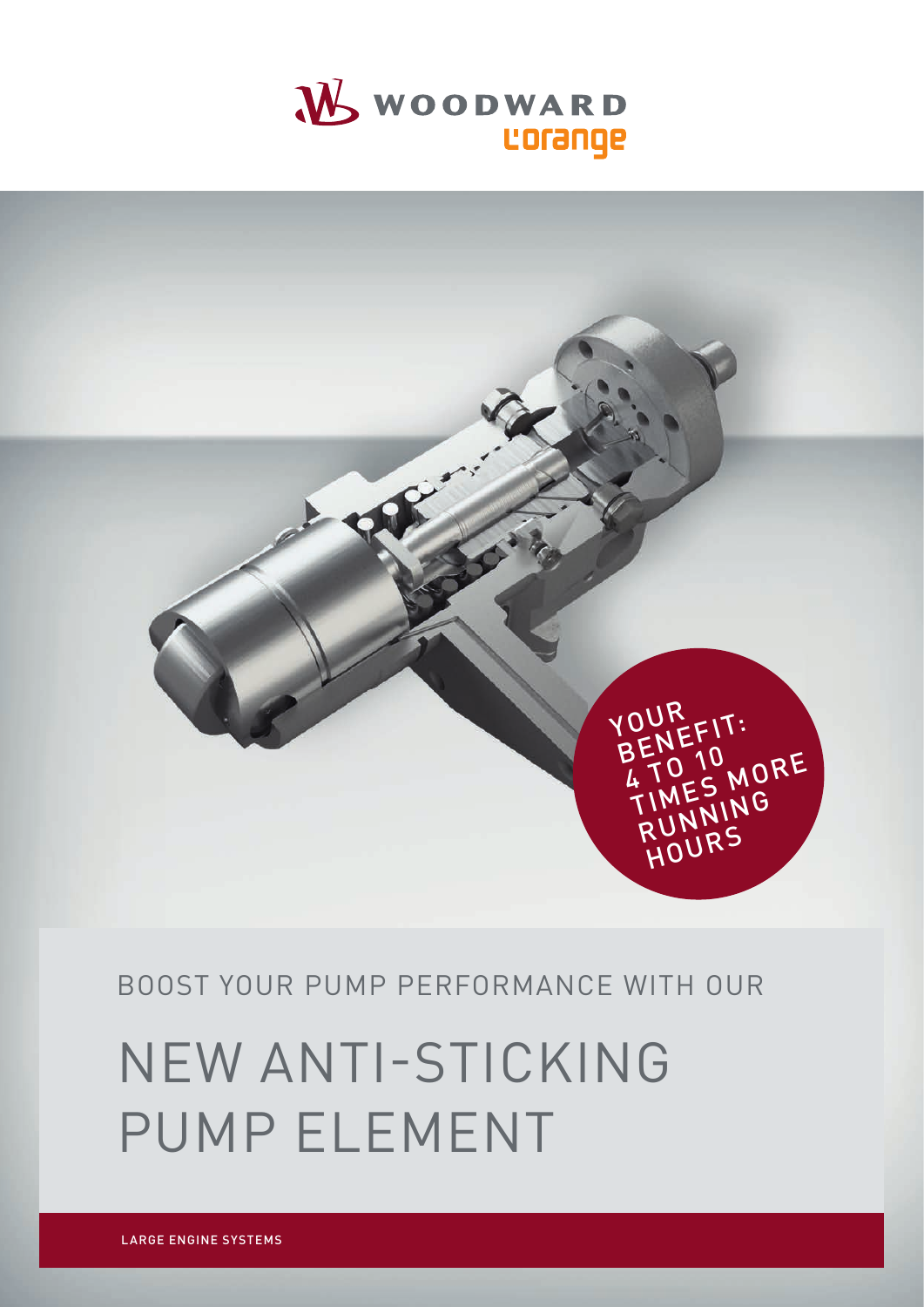

2

Our customers' needs are in the foreground of every development we take on – and our new generation of anti-sticking pump elements is a perfect example. Deposits in the barrel often lead to the plunger sticking. This is most often the result of an incompatibility between the fuel and lubricating oil, i.e. low total base number values, and/or an incompatibility between different fuels.

#### **SUCCESSFUL** APPLICATIONS

With the new anti-sticking solution, we have succeeded in reducing the formation of deposits – therefore reducing the risk of sticking. Key benefits include increased time before overhaul (TBO) and reduced engine downtime which result in a 4- to 10-fold increase in length of performance. What makes this possible is the combination of an innovative coating together with targeted design optimizations. The hydraulic properties of the anti-sticking pump elements correspond exactly to those of the previous series pumps.

# BENEFIT FROM THE ADVANTAGES OF AN ALL-NEW GENERATION OF PUMP ELEMENTS

### REDUCED SERVICE REQUIREMENTS

The innovative anti-sticking solution ensures significantly longer maintenance intervals, therefore reducing service costs

#### LESS STICKING OF THE PLUNGERS

A microgroove with a scraper ring separates the lubricating oil from the fuel and reduces the building of deposits in the barrel

This new generation of pump elements has already been used successfully in many different applications

#### 4 TO 10 TIMES MORE RUNNING HOURS

Our special coating reduces deposits and significantly extends running hours compared to standard products



## AN INNOVATION FROM WOODWARD L'OR ANGE SERVING OUR CUSTOMERS' NEEDS FOR OPTIMIZED RUNNING PERFORMANCE